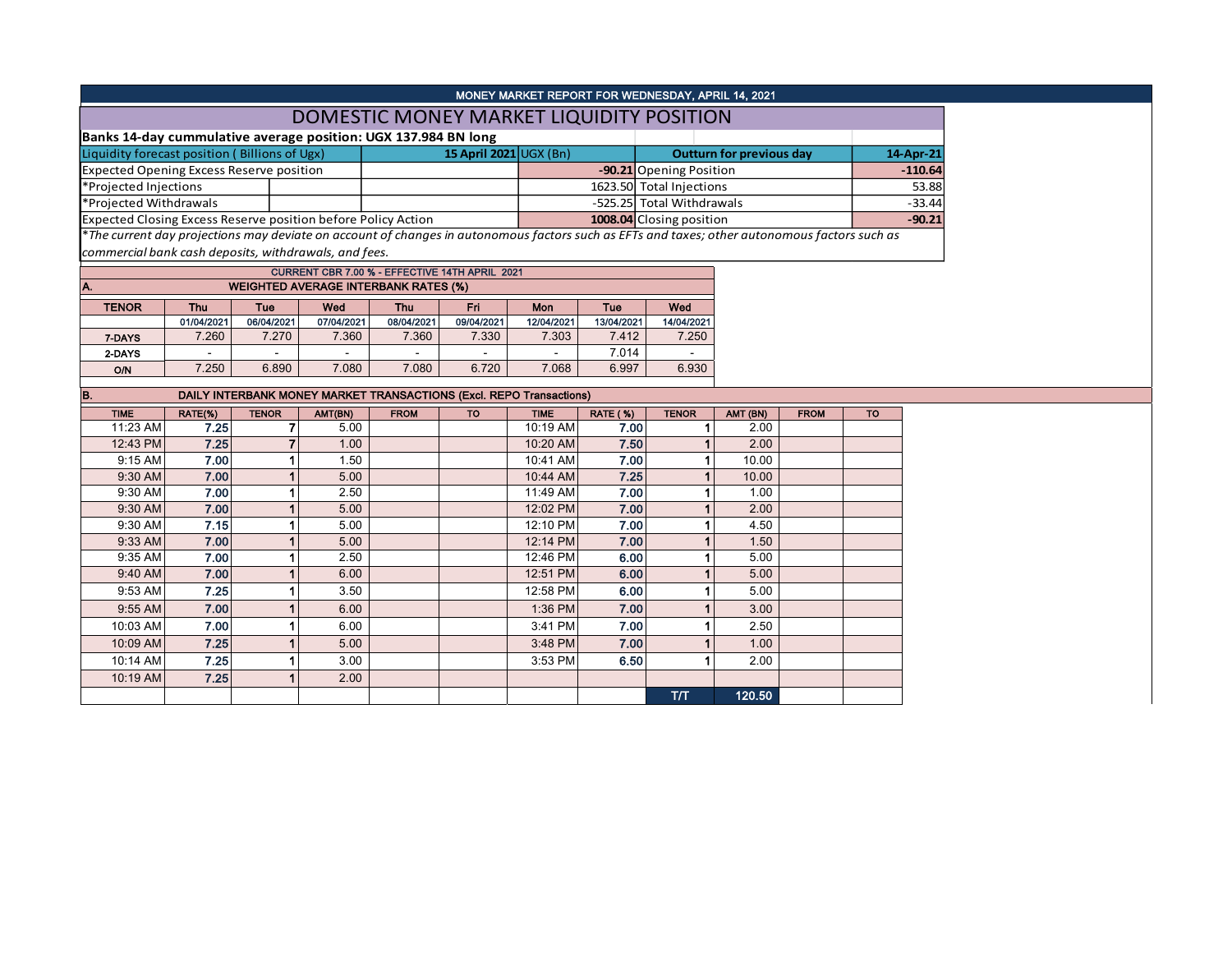| C.                |                                                                                                                        |                 |                   |                          |                            | <b>CBR AND THE 7- DAY WAR INTERBANK RATES</b>                                              |                  |                |                       |                           |                       |
|-------------------|------------------------------------------------------------------------------------------------------------------------|-----------------|-------------------|--------------------------|----------------------------|--------------------------------------------------------------------------------------------|------------------|----------------|-----------------------|---------------------------|-----------------------|
|                   |                                                                                                                        |                 |                   |                          |                            |                                                                                            |                  |                |                       |                           |                       |
| 9.000             |                                                                                                                        |                 |                   |                          |                            |                                                                                            |                  |                |                       |                           |                       |
| 8.000             |                                                                                                                        |                 |                   |                          |                            |                                                                                            |                  |                |                       |                           |                       |
| 7.000             |                                                                                                                        |                 |                   |                          |                            |                                                                                            |                  |                |                       |                           |                       |
|                   |                                                                                                                        |                 |                   |                          |                            |                                                                                            |                  |                |                       |                           |                       |
| 6.000             |                                                                                                                        |                 |                   |                          |                            |                                                                                            |                  |                |                       |                           |                       |
| 5.000             |                                                                                                                        |                 |                   |                          |                            |                                                                                            |                  |                |                       |                           |                       |
|                   |                                                                                                                        |                 |                   |                          |                            |                                                                                            |                  |                |                       |                           |                       |
| 4.000             | 26/03/2021 29/03/2021 30/03/2021 31/03/2021 01/04/2021 06/04/2021 07/04/2021 08/04/2021                                |                 |                   |                          |                            |                                                                                            |                  |                | 09/04/2021 12/04/2021 |                           | 13/04/2022 14/04/2022 |
|                   |                                                                                                                        |                 | -7-day WAR        | -CBR rate                | -Upper bound               |                                                                                            | -Lower bound     |                | • Overnight WAR       |                           |                       |
|                   |                                                                                                                        |                 |                   |                          |                            |                                                                                            |                  |                |                       |                           |                       |
| D.<br><b>DATE</b> | MONETARY POLICY OPERATIONS MATURITIES PROFILE: (15 APR 2021 - 27 MAY 2021)<br><b>THUR</b>                              | <b>THUR</b>     | <b>THUR</b>       | <b>THUR</b>              | <b>THUR</b>                | <b>TOTAL</b>                                                                               |                  |                |                       |                           |                       |
|                   | 15-Apr-21                                                                                                              | 22-Apr-21       | 29-Apr-21         | 06-May-21                | 27-May-21                  |                                                                                            |                  |                |                       |                           |                       |
| <b>REPO</b>       | 1,322.52                                                                                                               |                 |                   |                          |                            | 1,322.52                                                                                   |                  |                |                       |                           |                       |
| <b>REV REPO</b>   |                                                                                                                        | $\sim$          | $\sim$            | $\overline{\phantom{a}}$ | $\blacksquare$             |                                                                                            |                  |                |                       |                           |                       |
| <b>DEPO AUCT</b>  | 87.30                                                                                                                  | 154.90          | 76.10             | 20.00                    | 21.10                      | 359.40                                                                                     |                  |                |                       |                           |                       |
| <b>TOTALS</b>     | 1.409.82                                                                                                               | 154.90          | 76.10             | 20.00                    | 21.10                      | 1,681.92                                                                                   |                  |                |                       |                           |                       |
|                   | Total O/S Deposit Auction balances held by BOU up to 04 JUNE 2021: UGX 483 BN                                          |                 |                   |                          |                            |                                                                                            |                  |                |                       |                           |                       |
|                   | Total O/S Repo, Reverse Repo & Deposit Auction balances held by BOU: UGX 1,804 BN<br>(Ei) STOCK OF TREASURY SECURITIES |                 |                   |                          |                            |                                                                                            |                  |                |                       |                           |                       |
|                   | LAST TBIILS ISSUE DATE: 8-APR-2021                                                                                     |                 |                   |                          | Eii)                       | <b>MONETARY POLICY MARKET OPERATIONS</b><br>(VERTICAL REPOS, REV-REPOS & DEPOSIT AUCTIONS) |                  |                |                       |                           |                       |
|                   | On-the-run O/S T-BILL STOCKs (Bns-UGX)                                                                                 |                 | 6,009.19          | 15/04/2021               | OMO                        | <b>ISSUE DATE</b>                                                                          | <b>AMOUNT</b>    | <b>WAR</b>     | <b>RANGE</b>          | <b>TENOR</b>              |                       |
|                   | On-the-run O/S T-BONDSTOCKs(Bns-UGX)                                                                                   |                 | 18,583.56         | 15/04/2021 REPO          |                            | $15$ -Mar                                                                                  | 203.50           | 7.000          |                       | 3                         |                       |
|                   | TOTAL TBILL & TBOND STOCK- UGX                                                                                         |                 | 24,592.76         |                          | <b>DAUT</b>                | 18-Mar                                                                                     | 25.06            | 7.330          |                       | 28                        |                       |
| O/S=Outstanding   |                                                                                                                        |                 |                   |                          | <b>DAUT</b>                | 18-Mar                                                                                     | 11.96            | 7.558          |                       | 56                        |                       |
| <b>MATURITY</b>   | TOTAL STOCK YTM (%)                                                                                                    |                 | <b>CHANGE IN</b>  |                          | <b>REPO</b>                | 18-Mar                                                                                     | 550.00           | 7.000          |                       | $\overline{7}$            |                       |
|                   | (BN UGX)                                                                                                               | AT CUT OFF*     | YTM (+/-)         |                          | <b>DAUT</b>                | 25-Mar                                                                                     | 45.05            | 7.306          |                       | 28                        |                       |
| 91                | 74.93                                                                                                                  | 7.011           | 0.021             |                          | <b>DAUT</b>                | 25-Mar                                                                                     | 14.43            | 7.541          |                       | 56                        |                       |
| 182<br>364        | 422.63<br>5,511.63                                                                                                     | 9.999<br>11.851 | $-0.073$<br>0.301 |                          | <b>REPO</b><br><b>REPO</b> | 25-Mar<br>29-Mar                                                                           | 340.00<br>561.50 | 7.000<br>7.000 |                       | $\overline{7}$<br>3       |                       |
| 2YR               | $\sim$                                                                                                                 | 13.000          | $-0.550$          |                          | <b>REPO</b>                | 30-Mar                                                                                     | 97.50            | 7.000          |                       | $\overline{c}$            |                       |
| 3YR               | $\sim$                                                                                                                 | 13.977          | $-1.973$          |                          | <b>REPO</b>                | 31-Mar                                                                                     | 248.50           | 7.000          |                       | $\overline{1}$            |                       |
| 5YR               | 1,871.05                                                                                                               | 15.100          | $-1.400$          |                          | <b>DAUT</b>                | $01-Apr$                                                                                   | 16.90            | 7.333          |                       | 28                        |                       |
| 10YR              | 8,547.22                                                                                                               | 15.970          | $-0.030$          |                          | <b>DAUT</b>                | 01-Apr                                                                                     | 20.86            | 7.536          |                       | 56                        |                       |
| <b>15YR</b>       | 7,147.58                                                                                                               | 16.100          | $-0.400$          |                          | <b>REPO</b>                | 01-Apr                                                                                     | 803.00           | 7.000          |                       | $\overline{7}$            |                       |
| <b>20YR</b>       | 1,017.70                                                                                                               | 16.990          | $-0.510$          |                          | <b>REPO</b>                | 06-Apr                                                                                     | 324.50           | 7.000          |                       | $\overline{c}$            |                       |
|                   | Cut OFF is the lowest price/ highest yield that satisfies the auction awarded amount.                                  |                 |                   |                          | <b>DAUT</b>                | 08-Apr                                                                                     | 19.89            | 7.318          |                       | 28                        |                       |
|                   |                                                                                                                        |                 |                   |                          | <b>DAUT</b><br><b>REPO</b> | 08-Apr                                                                                     | 95.89            | 7.428          |                       | $\overline{57}$           |                       |
|                   |                                                                                                                        |                 |                   |                          | <b>REPO</b>                | 08-Apr<br>09-Apr                                                                           | 923.00<br>115.00 | 7.000<br>7.000 |                       | $\overline{7}$<br>$\,6\,$ |                       |
|                   |                                                                                                                        |                 |                   |                          | <b>REPO</b>                | 12-Apr                                                                                     | 238.00           | 7.000          |                       | $\mathsf 3$               |                       |
|                   |                                                                                                                        |                 |                   |                          | <b>REPO</b>                | 14-Apr                                                                                     | 45.00            | 7.000          |                       | $\overline{1}$            |                       |
|                   |                                                                                                                        |                 |                   |                          |                            | WAR-Weighted Average Rate                                                                  |                  |                |                       |                           |                       |